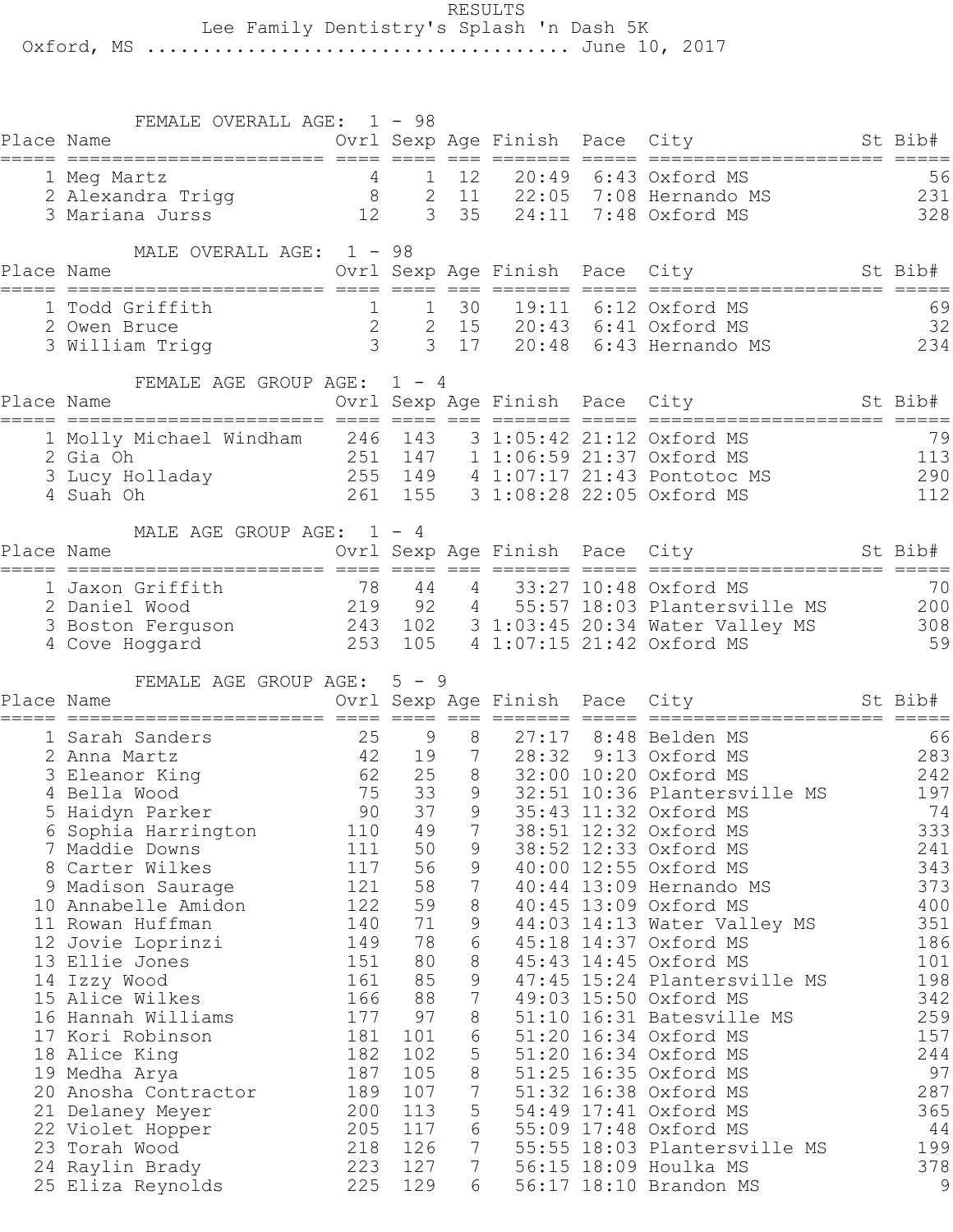|            | 26 Delta Daugherty<br>27 Khloe Brown<br>28 Pressley Windham<br>29 Arpita Arya<br>30 Macy Hopper                                                                                                                                                                                                                                                                                                                                                                                                                                                                                                                                      | 227<br>229 133 8                                                                                                                  | 131                                                                                             | 8                                                                                                             |                                | 57:13 18:28 Batesville MS<br>57:43 18:37 Water Valley MS<br>234 136 6 1:02:41 20:14 Oxford MS<br>241 140 7 1:03:38 20:32 Oxford MS<br>264 157 7 1:16:23 24:39 Water Valley MS                                                                                                                                                                                                                                                                                                                                                                        | 125<br>142<br>78<br>98<br>143                                                                                                       |
|------------|--------------------------------------------------------------------------------------------------------------------------------------------------------------------------------------------------------------------------------------------------------------------------------------------------------------------------------------------------------------------------------------------------------------------------------------------------------------------------------------------------------------------------------------------------------------------------------------------------------------------------------------|-----------------------------------------------------------------------------------------------------------------------------------|-------------------------------------------------------------------------------------------------|---------------------------------------------------------------------------------------------------------------|--------------------------------|------------------------------------------------------------------------------------------------------------------------------------------------------------------------------------------------------------------------------------------------------------------------------------------------------------------------------------------------------------------------------------------------------------------------------------------------------------------------------------------------------------------------------------------------------|-------------------------------------------------------------------------------------------------------------------------------------|
|            | MALE AGE GROUP AGE: 5 - 9<br>Place Name and the state of the state of the state of the state of the state of the state of the state of the                                                                                                                                                                                                                                                                                                                                                                                                                                                                                           |                                                                                                                                   |                                                                                                 |                                                                                                               |                                | Ovrl Sexp Age Finish Pace City St Bib#                                                                                                                                                                                                                                                                                                                                                                                                                                                                                                               |                                                                                                                                     |
|            | 1 Radford Walker<br>2 Sanders Mattox<br>3 Ethan Brown<br>4 Cody Ritchie<br>5 Micah Parker<br>6 Diezel Brady<br>7 Alex Sanchez<br>8 Kiplin Loprinzi<br>9 Cohen Jefferies<br>10 Lawson Fortner<br>11 Liam Fortner<br>12 Finn Dale<br>13 Lake Dale<br>14 Miller Meisenheimer<br>15 Logan Meyer<br>16 Jeremy Hopper<br>17 Zac Champion<br>18 Ryder Ferguson<br>19 Jaxon Babb<br>20 Kye Hoggard                                                                                                                                                                                                                                           | 32<br>60<br>66<br>70<br>76<br>109<br>133<br>135<br>152<br>154<br>174<br>185<br>186<br>191<br>199<br>206<br>233 97 8<br>239<br>252 | 19<br>36<br>38<br>42<br>60 —<br>65<br>66<br>71<br>73<br>79<br>80<br>81<br>83<br>86<br>88<br>104 | 8<br>9<br>40 5<br>6<br>8<br>8<br>$\overline{7}$<br>8<br>9<br>$7\phantom{.0}$<br>$7\phantom{.}$<br>8<br>6<br>8 | 9<br>9                         | 31:41 10:13 Oxford MS<br>32:21 10:26 Water You<br>32:21 10:26 Water Valley MS<br>32:39 10:32 Oxford MS<br>32:56 10:38 Oxford MS<br>38:48 12:31 Houlka MS<br>42:56 13:51 Oxford MS<br>43:36 14:04 Oxford MS<br>45:46 14:46 Ecru MS<br>46:35 15:02 Oxford MS<br>50:55 16:26 Oxford MS<br>51:25 16:35 Oxford MS<br>51:25 16:35 Oxford MS<br>52:59 17:06 Oxford MS<br>54:49 17:41 Oxford MS<br>55:10 17:48 Oxford MS<br>59:33 19:13 Oxford MS<br>238 99 6 1:03:02 20:20 Water Valley MS<br>100 6 1:03:16 20:25 Abbeville MS<br>5 1:07:13 21:41 Oxford MS | 393<br>237<br>141<br>27<br>75<br>377<br>108<br>185<br>182<br>345<br>346<br>303<br>302<br>149<br>364<br>43<br>94<br>307<br>369<br>58 |
| Place Name | FEMALE AGE GROUP AGE: 10 - 14                                                                                                                                                                                                                                                                                                                                                                                                                                                                                                                                                                                                        |                                                                                                                                   |                                                                                                 |                                                                                                               |                                | Ovrl Sexp Age Finish Pace City                                                                                                                                                                                                                                                                                                                                                                                                                                                                                                                       | St Bib#                                                                                                                             |
|            | 1 Hannah Sanders<br>2 Raychel Sanders<br>2 Raychel Sanders<br>3 Lily Couey<br>4 Claire Cizdziel<br>4 Claire Cizdziel<br>2 Raychel Sanders<br>3 10 11 27:17 8:48 Belden MS<br>3 13 14 27:47 8:58 Belden MS<br>3 32:46 10:35 Oxford MS<br>4 Claire C<br>5 Ava Taylor Walker 101 43 10 37:51 12:13 Oxford MS<br>6 Harper Leach<br>7 Madison Buford<br>8 Norah Bruce<br>9 Evelyn Carmean<br>10 Rylen Huffman<br>11 Chloe Harrington<br>12 Anna Tan Couey<br>13 Alexandra Ritchie<br>14 Carolyn Abbott<br>15 Ria Contractor<br>16 Jane Reeves Carmean<br>17 Kylie Jefferies<br>18 Olivia Williams<br>19 Morgan Hansen<br>20 Breeze Hughes | 102<br>104<br>114<br>123<br>126<br>137<br>147<br>150<br>155<br>157<br>167<br>179<br>213<br>217<br>226                             | 44<br>45<br>53<br>60<br>63<br>69<br>76<br>79<br>81<br>82<br>89<br>99<br>122 14                  | 10<br>11<br>12<br>11<br>10<br>10<br>11<br>10<br>10<br>12<br>11<br>12<br>130 12                                |                                | 37:51 12:13 Oxford MS<br>38:06 12:18 Oxford MS<br>39:18 12:41 Oxford MS<br>40:46 13:09 Oxford MS<br>41:38 13:26 Water Valley MS<br>43:38 14:05 Oxford MS<br>45:00 14:31 Oxford MS<br>45:43 14:45 Oxford MS<br>46:42 15:04 Oxford MS<br>46:48 15:06 Oxford MS<br>49:03 15:50 Oxford MS<br>51:16 16:33 Ecru MS<br>55:42 17:58 Batesville MS<br>125 11 55:46 18:00 Grenada MS<br>56:20 18:11 Water Valley MS                                                                                                                                            | 65<br>64<br>276<br>357<br>392<br>396<br>246<br>33<br>174<br>350<br>332<br>277<br>26<br>322<br>286<br>173<br>181<br>257<br>249<br>86 |
| Place Name | MALE AGE GROUP AGE: 10 - 14                                                                                                                                                                                                                                                                                                                                                                                                                                                                                                                                                                                                          |                                                                                                                                   |                                                                                                 |                                                                                                               | Ovrl Sexp Age Finish Pace City |                                                                                                                                                                                                                                                                                                                                                                                                                                                                                                                                                      | St Bib#                                                                                                                             |
|            | 1 Gabe Martz<br>2 Matthew Singletary<br>3 Nicholas Trigg<br>4 Reece Sabbatini<br>5 Nathan Atkinson<br>6 Ethan Knight<br>7 Aaron Trujillo                                                                                                                                                                                                                                                                                                                                                                                                                                                                                             | $5\phantom{.0}$<br>$6\overline{6}$<br>$7\overline{ }$<br>15<br>16<br>17<br>28                                                     | $\overline{4}$<br>$\overline{5}$<br>$6\overline{6}$<br>10<br>11<br>12<br>17                     | 14<br>13<br>10<br>11<br>10<br>13<br>13                                                                        | 27:27                          | 21:18 6:53 Oxford MS<br>21:38 6:59 Oxford MS<br>22:02 7:07 Hernando MS<br>25:18 8:10 Oxford MS<br>25:25 8:12 Oxford MS<br>26:15 8:28 Oxford MS<br>8:52 Oxford MS                                                                                                                                                                                                                                                                                                                                                                                     | 55<br>216<br>232<br>223<br>360<br>371<br>17                                                                                         |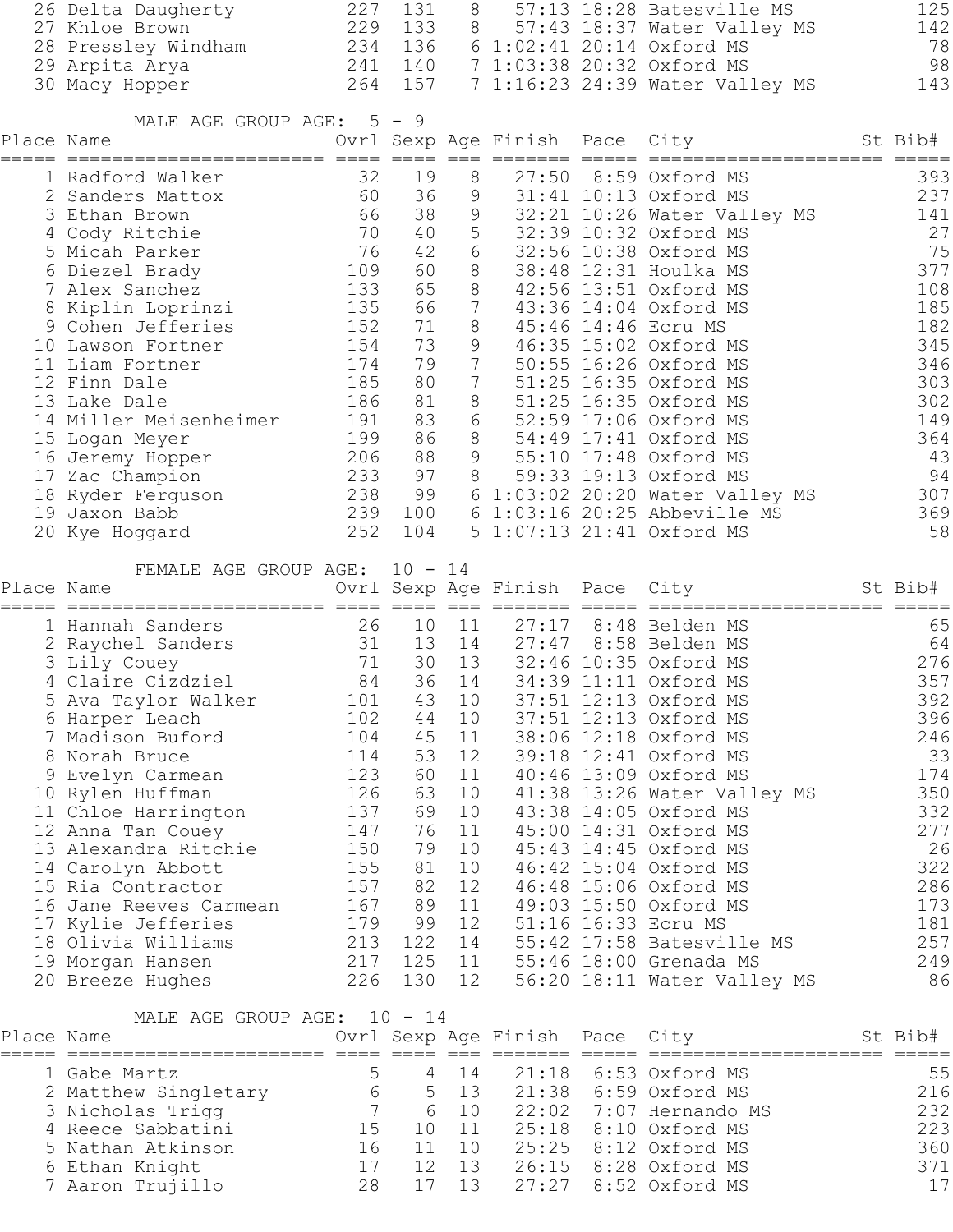|            | 8 Jonathan Martz                                 | 40       | 22              | 11       |                                | 28:28 9:11 Oxford MS                           | 282       |
|------------|--------------------------------------------------|----------|-----------------|----------|--------------------------------|------------------------------------------------|-----------|
|            | 9 Nathan Hyche                                   | 44       | 25              | 14       |                                | 28:35 9:13 Oxford MS                           | 375       |
|            | 10 Connor Sweeney                                | 72       | 41              | 11       |                                | 32:46 10:35 Oxford MS                          | 387       |
|            | 11 Captain Alexander 81                          |          | 45              | 11       |                                | 33:54 10:57 Oxford MS                          | 163       |
|            | 12 Elliot Bruce                                  | 83<br>88 | 47<br>51        | 10<br>12 |                                | 34:07 11:01 Oxford MS<br>35:24 11:26 Selmer TN | 34<br>170 |
|            | 13 Elijah White<br>14 Noah Williams              | 99       | 56              | 11       |                                | 37:27 12:05 Batesville MS                      | 258       |
|            | 15 Atticus Dale                                  | 103      | 58              | 10       |                                | 37:58 12:15 Oxford MS                          | 301       |
|            | 16 Henry Jones                                   | 119      | 61              | 10       |                                | 40:35 13:06 Oxford MS                          | 100       |
|            | 17 Cameron Williams                              | 129      | 64              | 11       |                                | 42:29 13:43 Oxford MS                          | 88        |
|            | 18 Ryker Loprinzi                                | 136      | 67              | 10       |                                | 43:37 14:04 Oxford MS                          | 184       |
|            | 19 Noah Amidon                                   | 145      | 69              | 11       |                                | 44:57 14:30 Oxford MS                          | 399       |
|            | 20 Gage Wood                                     | 156      | 74              | 11       |                                | 46:47 15:06 Plantersville MS                   | 196       |
|            | 21 Noah Wood                                     | 159      |                 | 75 13    |                                | 47:43 15:24 Plantersville MS                   | 195       |
|            | 22 Seth Brady                                    | 222      | 95              | 10       |                                | 56:13 18:08 Houlka MS                          | 376       |
|            |                                                  |          |                 |          |                                |                                                |           |
| Place Name | FEMALE AGE GROUP AGE: 15 - 19                    |          |                 |          |                                | Ovrl Sexp Age Finish Pace City St Bib#         |           |
|            |                                                  |          |                 |          |                                |                                                |           |
|            | 1 Eryn Sanders                                   | 34       | 14              | 17       | 27:51                          | 9:00 Belden MS                                 | 62        |
|            | 2 Siena Cizdziel                                 | 69       | 29              | 15       |                                | 32:23 10:27 Oxford MS                          | 358       |
|            | 3 Sara Wood                                      | 106 46   |                 | 18       |                                | 38:25 12:24 Plantersville MS                   | 192       |
|            | 4 Camille Blaylock 142 73 16                     |          |                 |          |                                | 44:22 14:19 Belden MS                          | 11        |
|            | 163 86 18<br>5 Lauren Frazier                    |          |                 |          |                                | 48:40 15:42 Flowood MS                         | 212       |
|            | 6 Lindsey Hansen 188 106 18                      |          |                 |          |                                | 51:28 16:36 Grenada MS                         | 254       |
|            | 7 Chloe Hackney 197 112 16 54:38 17:38 Oxford MS |          |                 |          |                                |                                                | 230       |
|            | 8 Emma Kitchens                                  | 208      |                 | 118 18   |                                | 55:11 17:48 Pontotoc MS                        | 297       |
|            | MALE AGE GROUP AGE: 15 - 19                      |          |                 |          |                                |                                                |           |
| Place Name |                                                  |          |                 |          |                                | Ovrl Sexp Age Finish Pace City St Bib#         |           |
|            | 1 Jesse Wood                                     | 105      |                 | 59 16    |                                | 38:23 12:23 Plantersville MS                   | 193       |
|            | 2 Blake Turner                                   |          | 207 89 18       |          |                                | 55:10 17:48 Pontotoc MS                        | 298       |
|            |                                                  |          |                 |          |                                |                                                |           |
| Place Name | FEMALE AGE GROUP AGE: 20 - 24                    |          |                 |          |                                | Ovrl Sexp Age Finish Pace City St Bib#         |           |
|            |                                                  |          |                 |          |                                |                                                |           |
|            | 1 Taylor Curtis                                  |          |                 |          |                                | 18 6 23 26:19 8:30 Oxford MS                   | $114$     |
|            | 2 Myriam Sanders                                 | 27       | 11              | 20       | 27:18                          | 8:49 Belden MS                                 | 61        |
|            | 3 Pamela Ponce                                   | 61       | 24              | 22       |                                | 31:59 10:19 Oxford MS                          | 67        |
|            | 4 Leanne Schum                                   | 74       | 32              | 24       |                                | 32:48 10:35 Oxford MS                          | 339       |
|            | 5 Hannah Breland                                 | 202      | 115             | 24       |                                | 54:58 17:44 Birmingham AL                      | 327       |
|            | MALE AGE GROUP AGE: 20 - 24                      |          |                 |          |                                |                                                |           |
| Place Name |                                                  |          |                 |          | Ovrl Sexp Age Finish Pace City |                                                | St Bib#   |
|            |                                                  |          |                 |          |                                |                                                |           |
|            | 1 Robert Reens                                   | 9        | $7\phantom{.0}$ | 24       | 22:28                          | 7:15 Oxford MS                                 | 115       |
|            | 2 Logan Kitchens                                 | 33       |                 | 20  22   |                                | 27:51 8:59 Pontotoc MS                         | 296       |
|            | 3 Alex Sigler                                    | 100      |                 |          |                                | 57 20 37:39 12:09 Batesville MS                | 207       |
|            | 4 Patrick Spencer                                | 162      |                 | 76 21    |                                | 48:37 15:41 Flowood MS                         | 213       |
|            | FEMALE AGE GROUP AGE: 25 - 29                    |          |                 |          |                                |                                                |           |
| Place Name |                                                  |          |                 |          | Ovrl Sexp Age Finish Pace City |                                                | St Bib#   |
|            |                                                  |          |                 |          |                                |                                                |           |
|            | 1 Hayley Gregory                                 | 23       | 8               | 26       | 27:15                          | 8:48 Oxford MS                                 | 366       |
|            | 2 Kristen Cauley                                 | 36       | 16              | 27       |                                | 28:00 9:02 Oxford MS                           | 372       |
|            | 3 Genevieve Ozark                                | 56       | 22              | 26       |                                | 30:37 9:53 Oxford MS                           | 384       |
|            | 4 Adriana Favaretto                              | 57       | 23<br>34        | 27       | 30:51                          | 9:57 Oxford MS                                 | 121       |
|            | 5 Kimiko Griffith                                | 79<br>95 | 40              | 29<br>25 |                                | 33:32 10:49 Oxford MS<br>36:51 11:54 Oxford MS | 68<br>103 |
|            | 6 Kaitlyn True<br>7 Prachi Gala                  | 134      | 68              | 28       |                                | 43:15 13:57 Oxford MS                          | 118       |
|            |                                                  | 158      | 83              | 26       |                                | 46:53 15:08 Booneville MS                      | 119       |
|            | 8 Molly Lambert<br>Sara Ferguson                 | 244      |                 |          |                                | 141 27 1:03:45 20:34 Water Valley MS           | 305       |
|            | 10 Kasi Hoggard                                  | 254      | 148             |          |                                | 28 1:07:15 21:42 Oxford MS                     | 57        |
|            |                                                  |          |                 |          |                                |                                                |           |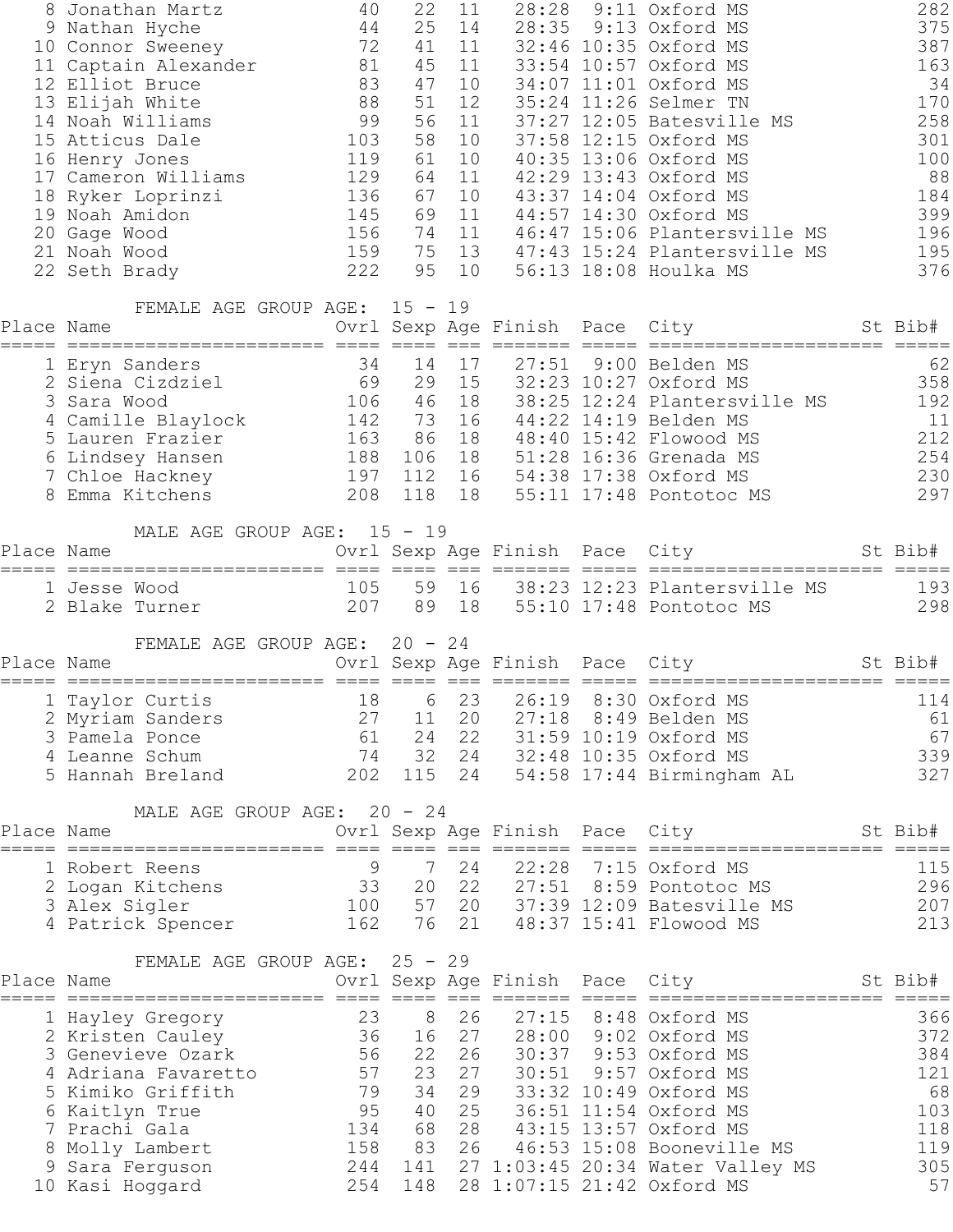|            | 11 Morgan Fondren                        | 258        | 152            |          |                                | 29 1:07:31 21:47 Batesville MS                       | 126        |
|------------|------------------------------------------|------------|----------------|----------|--------------------------------|------------------------------------------------------|------------|
| Place Name | MALE AGE GROUP AGE:                      |            | $25 - 29$      |          |                                | Ovrl Sexp Age Finish Pace City St Bib#               |            |
|            |                                          |            |                |          |                                |                                                      |            |
|            | 1 Tony Halcin                            | 58         | 34             | 28       | 30:51                          | 9:57 Oxford MS                                       | 397        |
|            | 2 Jonathan Mims                          | 94         | 54             | 26       |                                | 36:47 11:52 Oxford MS                                | 236        |
|            | 3 Bentley True                           | 96         | 55             | 25       |                                | 36:52 11:54 Oxford MS                                | 203        |
|            |                                          |            | 77             | 28       |                                | 48:42 15:43 Oxford MS                                | 117        |
| Place Name | FEMALE AGE GROUP AGE:                    |            | $30 - 34$      |          |                                | Ovrl Sexp Age Finish Pace City                       | St Bib#    |
|            |                                          |            |                |          |                                | =====================                                |            |
|            | 1 Nicole Trujillo                        | 22         | 7              | 33       | 27:15                          | 8:48 Oxford MS                                       | 16         |
|            | 2 Claire Lowe                            | 39         | 18             | 31       | 28:24                          | 9:10 Taylor MS                                       | 146        |
|            | 3 Jennifer Samuels                       | 47         | 20             | 34       | 29:13                          | 9:26 Oxford MS                                       | 13         |
|            | 4 Tanya Gesmondi                         | 107        | 47             | 31       |                                | 38:39 12:28 Oxford MS                                | 52         |
|            | 5 Sarah Flowers                          | 108        | 48             | 33       |                                | 38:48 12:31 Enid MS                                  | 380        |
|            | 6 Emily Fogerty                          | 132<br>148 | 67<br>77       | 34<br>32 |                                | 42:55 13:51 Selmer TN<br>45:18 14:37 Oxford MS       | 171<br>183 |
|            | 7 Kristina Loprinzi<br>8 Nancy Rodriguez | 170        | 92             | 33       |                                | 49:56 16:07 Oxford MS                                | 390        |
|            | 9 Jessica Fortner                        | 175        | 95             | 32       |                                | 50:56 16:26 Oxford MS                                | 347        |
|            | 10 Lindsey Meisenheimer                  | 192        | 108            | 34       |                                | 53:00 17:06 Oxford MS                                | 147        |
|            | 11 Bree Gates                            | 211        | 121            | 32       |                                | 55:26 17:53 Oxford MS                                | 226        |
|            | 12 Laura Bingham                         | 215        | 123            | 30       |                                | 55:44 17:59 Oxford MS                                | 293        |
|            | 13 Crystal Babb                          | 237        | 138            |          |                                | 32 1:02:54 20:18 Abbeville MS                        | 368        |
|            | 14 Samantha Jackson                      | 247        | 144            |          |                                | 34 1:06:49 21:34 Oxford MS                           | 99         |
|            | 15 Seunghye Lee                          | 260        | 154            |          |                                | 31 1:08:27 22:05 Oxford MS                           | 116        |
|            | MALE AGE GROUP AGE:                      |            | $30 - 34$      |          |                                |                                                      |            |
| Place Name |                                          |            |                |          | Ovrl Sexp Age Finish Pace City |                                                      | St Bib#    |
|            | 1 Michael Cherry                         | 19         | 13             | 30       | 26:37                          | 8:35 Oxford MS                                       | 228        |
|            | 2 Jeremy Cook                            | 38         | 21             | 33       | 28:23                          | 9:10 Oxford MS                                       | 224        |
|            | 3 Jonah Jurss<br>41                      |            | 23             | 34       | 28:28                          | 9:11 Oxford MS                                       | 329        |
|            | 4 Daniel Morgan                          | 52         | 31             | 31       | 30:04                          | 9:42 Oxford MS                                       | 313        |
|            | 5 Jimmy Lunceford                        | 89         | 52             | 33       |                                | 35:29 11:27 Pontotoc MS                              | 91         |
|            | 6 Craig Saurage                          | 120        | 62             | 34       |                                | 40:43 13:08 Hernando MS                              | 374        |
|            | 7 Tyler Meisenheimer                     | 190        | 82             | 34       |                                | 52:55 17:04 Oxford MS                                | 148        |
|            | 8 Kevin Gates                            | 195        | 84             | 31       |                                | 54:35 17:37 Oxford MS                                | 227        |
|            | 9 Stuart Lang                            | 214        | 91             | 31       |                                | 55:42 17:59 Birmingham AL                            | 324        |
|            | FEMALE AGE GROUP AGE: 35 - 39            |            |                |          |                                |                                                      |            |
| Place Name |                                          |            |                |          | Ovrl Sexp Age Finish Pace City |                                                      | St Bib#    |
|            | 1 Melanie Mills                          | 13         | $\overline{4}$ | 35       |                                | 24:22 7:52 Corinth MS                                | 120        |
|            | 2 Terri Atkinson                         | 53         | 21             | 36       |                                | 30:05 9:43 Oxford MS                                 | 144        |
|            | 3 Kate Centellas                         | 64         | 27             | 37       |                                | 32:12 10:24 Oxford MS                                | 46         |
|            | 4 Vivian Ibrahim                         | 113        | 52             | 37       |                                | 39:05 12:37 Oxford MS                                | 330        |
|            | 5 Terri Pickering                        | 115        | 54             | 35       |                                | 39:41 12:48 Pontotoc MS                              | 317        |
|            | 6 Shivani Contractor                     | 118        | 57             | 39       |                                | 40:29 13:04 Oxford MS                                | 288        |
|            | 7 Nichole Baker                          | 125<br>131 | 62<br>66       | 35<br>36 |                                | 41:26 13:22 Oxford MS                                | 159<br>107 |
|            | 8 Tess Johnson<br>9 Emily Huffman        | 138        | 70             | 37       |                                | 42:55 13:51 Oxford MS<br>43:38 14:05 Water Valley MS | 349        |
|            | 10 Jamilia Ivy                           | 141        | 72             | 39       |                                | 44:10 14:15 Oxford MS                                | 89         |
|            | 11 Emily Styles                          | 144        | 75             | 35       |                                | 44:55 14:30 Oxford MS                                | 22         |
|            | 12 Candice Robinson                      | 165        | 87             | 35       |                                | 49:01 15:49 Oxford MS                                | 87         |
|            | 13 Valarie Buford                        | 176        | 96             | 39       |                                | 50:59 16:27 Oxford MS                                | 247        |
|            | 14 Tasha Littlejohn                      | 178        | 98             | 36       |                                | 51:16 16:33 Ecru MS                                  | 179        |
|            | 15 Casey Williams                        | 180        | 100            | 39       |                                | 51:19 16:34 Batesville MS                            | 255        |
|            | 16 Olivia Dale                           | 183        | 103            | 35       |                                | 51:23 16:35 Oxford MS                                | 300        |
|            | 17 Pooja Arya                            | 184        | 104            | 38       |                                | 51:25 16:35 Oxford MS                                | 96         |
|            | 18 Akilah Stokes                         | 193        | 109            | 39       |                                | 54:32 17:36 Horn Lake MS                             | 344        |
|            | 19 Kim Hackney                           | 196        | 111            | 39       |                                | 54:37 17:38 Oxford MS                                | 229        |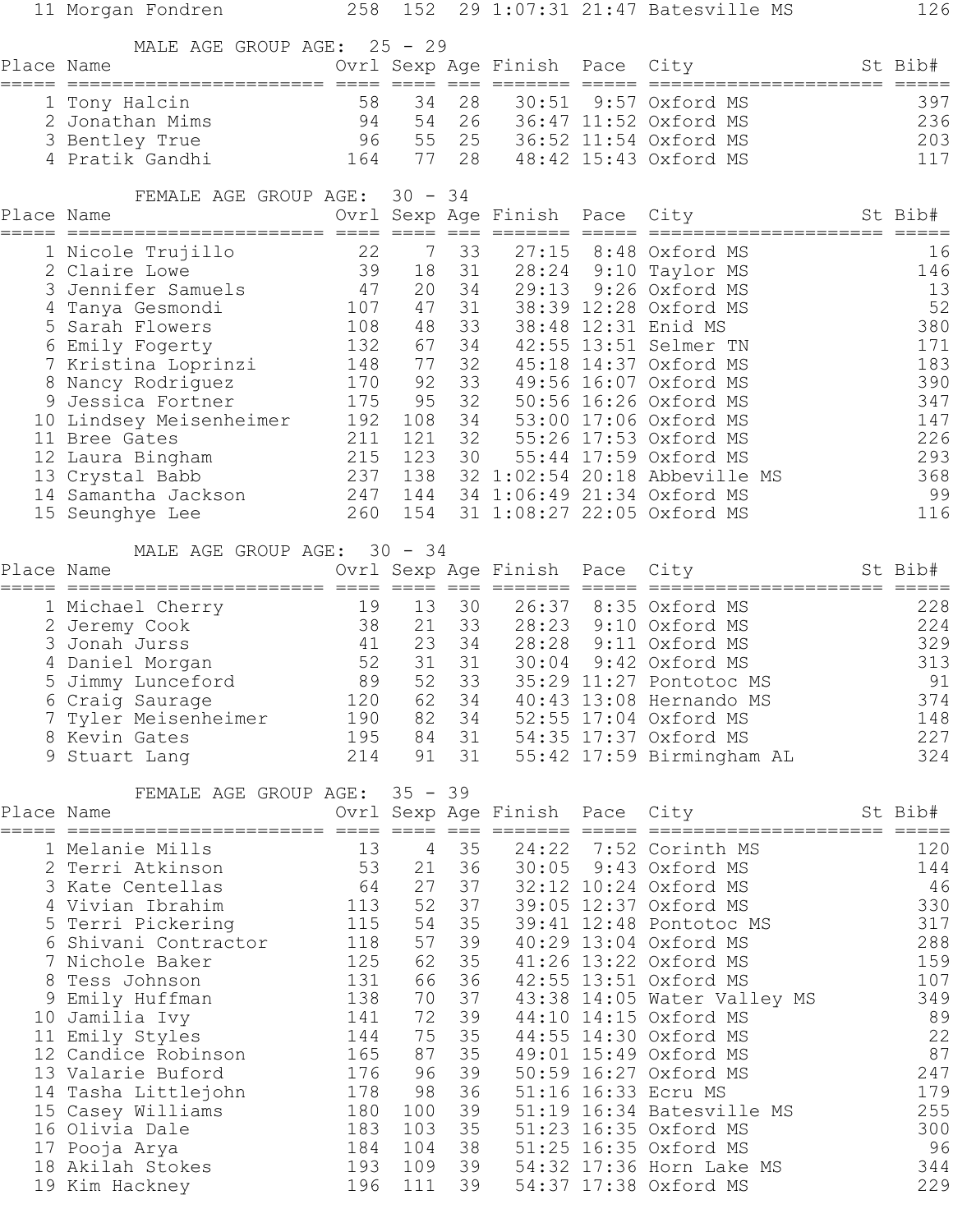|            | 20 Jeannie Hopper                         | 210     | 120       | 36    |                                | 55:25 17:53 Oxford MS                     | 41                     |
|------------|-------------------------------------------|---------|-----------|-------|--------------------------------|-------------------------------------------|------------------------|
|            | 21 Kristin Reynolds                       | 224     | 128       | 35    |                                | 56:17 18:10 Brandon MS                    | $7\phantom{.0}$        |
|            | 22 Natasha Loyd                           |         |           |       |                                | 228 132 35 57:42 18:37 Water Valley MS    | 136                    |
|            | 23 Callie Daugherty                       | 230     | 134       | 35    |                                | 57:43 18:38 Batesville MS                 | 124                    |
|            | 24 Lesley Downs                           | 236     | 137       |       |                                | 38 1:02:43 20:14 Oxford MS                | 238                    |
|            | 25 Danielle Fortenberry                   | 248     |           |       |                                | 145 38 1:06:53 21:35 Southaven MS         | 102                    |
|            | 26 Mollye Lee                             | 249     |           |       |                                | 146 38 1:06:55 21:35 Oxford MS            | 168                    |
|            | 27 Shantra Joynes                         |         | 257 151   |       |                                | 37 1:07:27 21:46 Olive Branch MS          | 132                    |
|            | 28 Sujin Kim                              | 259     | 153       |       |                                | 37 1:08:24 22:04 Oxford MS                | 110                    |
|            | MALE AGE GROUP AGE: 35 - 39               |         |           |       |                                |                                           |                        |
| Place Name |                                           |         |           |       | Ovrl Sexp Age Finish Pace City |                                           | St Bib#<br>===== ===== |
|            | 1 Dennis Knight                           | 20      | 14        | 39    | 26:41                          | 8:37 Oxford MS                            | 370                    |
|            | 2 Frank Pace                              | 21      | 15        | 36    | 27:15                          | 8:48 Oxford MS                            | 367                    |
|            | 3 Michael Reed Martz                      | 43      | 24        | 38    |                                | 28:32 9:13 Oxford MS                      | 54                     |
|            | 4 Gray Dale                               | 45      | 26        | 38    |                                | 28:38 9:15 Oxford MS                      | 304                    |
|            | 5 Darius Leland                           | 51      | 30        | 35    |                                | 29:52 9:39 Memphis TN                     | 280                    |
|            | 6 Brett Atkinson                          | 59      | 35        | 37    |                                | 31:28 10:09 Oxford MS                     | 145                    |
|            | 7 Tillman Ballentine Iv                   | 65      | 37        | 36    |                                | 32:18 10:26 Batesville MS                 | 81                     |
|            | 8 Jim Walker                              | 68      | 39        | 39    |                                | 32:22 10:27 Oxford MS                     | 394                    |
|            | 9 Joseph Sweeney                          | 77      | 43        | 39    |                                | 33:14 10:44 Oxford MS                     | 388                    |
|            | 10 Ryan Garrick                           | 82      | 46        | 38    |                                | 33:59 10:58 Oxford MS                     | 316                    |
|            | 11 Josh Parker                            | 91      | 53        | 36    |                                | 35:44 11:32 Oxford MS                     | 73                     |
|            | 12 Joel Amidon                            | 139     | 68        | 38    |                                | 43:52 14:09 Oxford MS                     | 398                    |
|            | 13 David Littlejohn                       | 153     |           | 72 38 |                                | 45:48 14:47 Ecru MS                       | 180                    |
|            | 14 Josh Downs                             | 235     |           |       |                                | 98 38 1:02:42 20:14 Oxford MS             | 239                    |
|            | 15 Jaeho Oh                               | 250     | 103       |       |                                | 38 1:06:57 21:36 Oxford MS                | $111$                  |
|            | FEMALE AGE GROUP AGE:                     |         | $40 - 44$ |       |                                |                                           |                        |
| Place Name |                                           |         |           |       | Ovrl Sexp Age Finish Pace City |                                           | St Bib#                |
|            |                                           | 35      | 15        | 42    | 27:53                          | 9:00 Pontotoc MS                          | 294                    |
|            | 1 April Kitchens<br>2 Laurie Walker       | 37      | 17        | 40    | 28:02                          | 9:03 Oxford MS                            | 395                    |
|            | 3 Tamara Warhol                           | 112     | 51        | 43    |                                | 39:04 12:36 Oxford MS                     | 45                     |
|            | 4 Carla Moyer                             | 116     | 55        | 41    |                                | 39:49 12:51 Oxford MS                     | 262                    |
|            | 5 Amy Wilkes                              | 124     | 61        | 41    |                                | 41:20 13:20 Oxford MS                     | $341$                  |
|            |                                           | 168     | 90        | 41    |                                | 49:08 15:51 Oxford MS                     | 172                    |
|            | 6 Wendy Carmean<br>7 Melissa Buford       | 169     | 91        | 40    |                                | 49:25 15:57 Oxford MS                     | 245                    |
|            |                                           |         | 171 93    |       |                                | 50:53 16:25 Tiplersville MS               | 336                    |
|            | 8 Ashley Colom                            | 201 114 |           | 41    |                                | 54:56 17:44 Oxford MS                     | 363                    |
|            | 9 Danielle Meyer                          |         |           | 41    |                                | 216 124 43 55:44 17:59 Grenada MS         | 248                    |
|            | 10 Leigh Ann Hansen<br>11 Jessica Windham |         |           |       |                                | 245 142 40 1:05:37 21:10 Oxford MS        | 77                     |
|            |                                           |         |           |       |                                |                                           |                        |
|            | MALE AGE GROUP AGE: 40 - 44               |         |           |       |                                |                                           |                        |
| Place Name |                                           |         |           |       |                                | Ovrl Sexp Age Finish Pace City St Bib#    |                        |
|            | 1 Brian Sherry                            | 24      |           | 16 41 |                                | 27:15 8:48 Oxford MS                      | 340                    |
|            | 2 Patrick Fuller                          | 49      |           | 29 43 |                                | 29:26 9:30 Oxford MS                      | 169                    |
|            | 3 Taj Colom                               | 146     |           |       |                                | 70 43 44:58 14:31 Tiplersville MS         | 337                    |
|            | 4 Harry Meyer                             |         |           |       |                                | 198 85 40 54:49 17:41 Oxford MS           | 362                    |
|            | 5 Robyn Reynolds                          |         |           |       |                                | 203 87 42 54:59 17:44 Brandon MS          | 8                      |
|            | 6 Matt Styles                             |         | 212 90 41 |       |                                | 55:28 17:54 Oxford MS                     | 23                     |
|            | 7 Vikas Kumar                             |         |           |       |                                | 242 101 44 1:03:42 20:33 Oxford MS        | 95                     |
|            |                                           |         |           |       |                                |                                           |                        |
| Place Name | FEMALE AGE GROUP AGE: 45 - 49             |         |           |       |                                | Ovrl Sexp Age Finish Pace City<br>St Bib# |                        |
|            |                                           |         |           |       |                                |                                           |                        |
|            | 1 Esther Sanders                          |         | 5<br>14   | 47    |                                | 24:32 7:55 Belden MS                      | 60                     |
|            | 2 Donna Schum                             | 73      | 31        | 48    |                                | 32:48 10:35 Cordova TN                    | 359                    |
|            | 3 Lan Nguyen                              | 80      | 35        | 45    |                                | 33:40 10:52 Oxford MS                     | 275                    |
|            | 4 Kristie Willett                         | 92      | 38        | 46    |                                | 36:04 11:38 Oxford MS                     | 25                     |
|            | 5 Christy Blaylock 143                    |         | 74        | 47    |                                | 44:22 14:19 Belden MS                     | 267                    |
|            | 6 Diane Wood                              | 160     | 84        | 47    |                                | 47:43 15:24 Plantersville MS              | 190                    |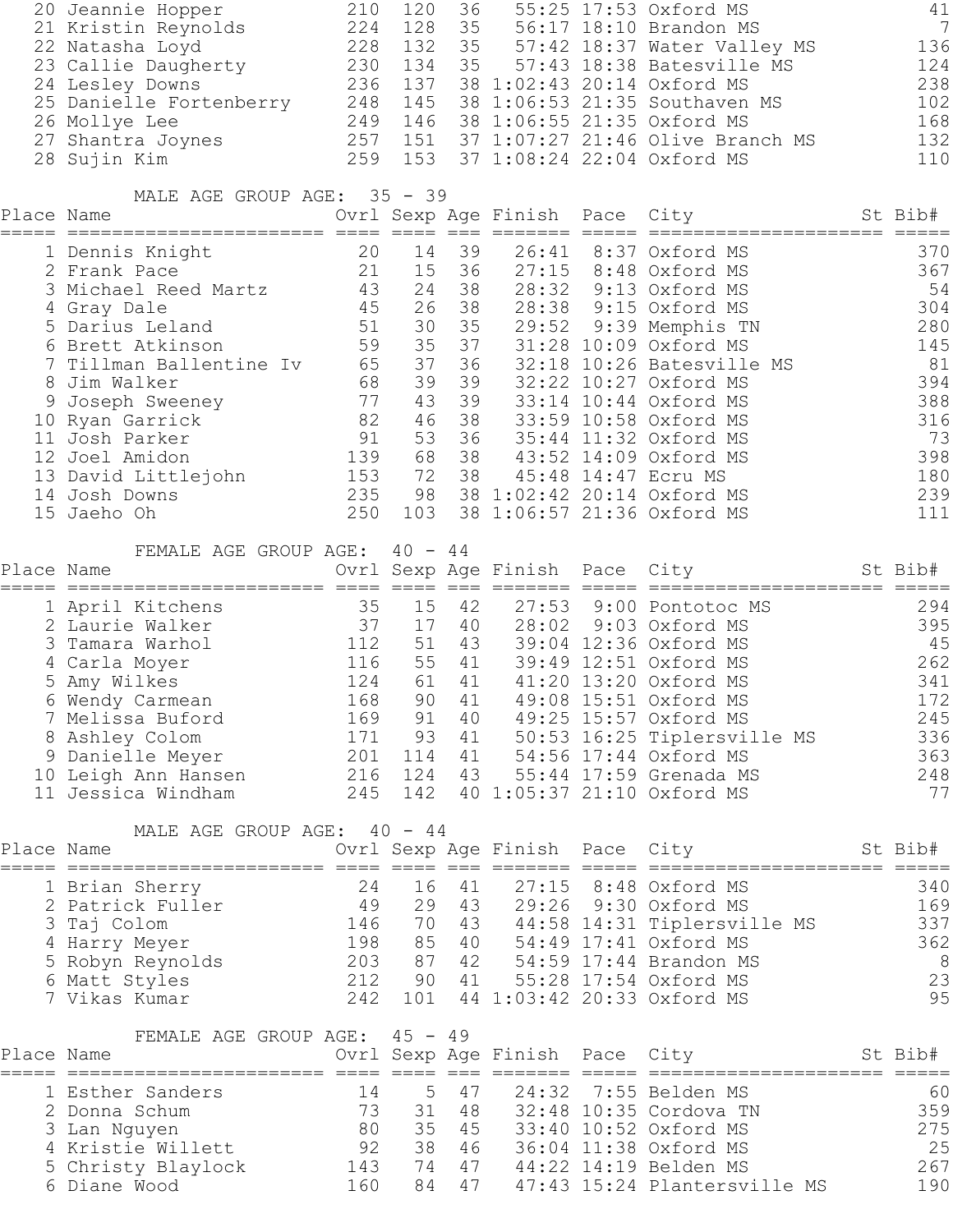| 7 Ann Abbott<br>8 Candice Lang | 173                                                                                                                                                                                                                                                     | 94                     | 48                                                                                                       |                                                                                                                                                                                                                                                                               |                                                                                       |         |                                                                                                                                                                                                                                                                                                                                                                                                                                                                                                                                                                                                                                                                                                                              | 323<br>326                                                                                                                                                                                                                                                                                                                                                                                                                                                                                                                                                                                                                                                                                                                                                                                                |
|--------------------------------|---------------------------------------------------------------------------------------------------------------------------------------------------------------------------------------------------------------------------------------------------------|------------------------|----------------------------------------------------------------------------------------------------------|-------------------------------------------------------------------------------------------------------------------------------------------------------------------------------------------------------------------------------------------------------------------------------|---------------------------------------------------------------------------------------|---------|------------------------------------------------------------------------------------------------------------------------------------------------------------------------------------------------------------------------------------------------------------------------------------------------------------------------------------------------------------------------------------------------------------------------------------------------------------------------------------------------------------------------------------------------------------------------------------------------------------------------------------------------------------------------------------------------------------------------------|-----------------------------------------------------------------------------------------------------------------------------------------------------------------------------------------------------------------------------------------------------------------------------------------------------------------------------------------------------------------------------------------------------------------------------------------------------------------------------------------------------------------------------------------------------------------------------------------------------------------------------------------------------------------------------------------------------------------------------------------------------------------------------------------------------------|
| 10 Kim Holladay                |                                                                                                                                                                                                                                                         |                        |                                                                                                          |                                                                                                                                                                                                                                                                               |                                                                                       |         |                                                                                                                                                                                                                                                                                                                                                                                                                                                                                                                                                                                                                                                                                                                              | 93<br>289                                                                                                                                                                                                                                                                                                                                                                                                                                                                                                                                                                                                                                                                                                                                                                                                 |
| Place Name                     |                                                                                                                                                                                                                                                         |                        |                                                                                                          |                                                                                                                                                                                                                                                                               |                                                                                       |         |                                                                                                                                                                                                                                                                                                                                                                                                                                                                                                                                                                                                                                                                                                                              |                                                                                                                                                                                                                                                                                                                                                                                                                                                                                                                                                                                                                                                                                                                                                                                                           |
| 1 Lee Coher                    |                                                                                                                                                                                                                                                         | $\overline{9}$         | 45                                                                                                       |                                                                                                                                                                                                                                                                               |                                                                                       |         |                                                                                                                                                                                                                                                                                                                                                                                                                                                                                                                                                                                                                                                                                                                              | $\mathbf 1$                                                                                                                                                                                                                                                                                                                                                                                                                                                                                                                                                                                                                                                                                                                                                                                               |
|                                |                                                                                                                                                                                                                                                         |                        |                                                                                                          |                                                                                                                                                                                                                                                                               |                                                                                       |         |                                                                                                                                                                                                                                                                                                                                                                                                                                                                                                                                                                                                                                                                                                                              | 278<br>30                                                                                                                                                                                                                                                                                                                                                                                                                                                                                                                                                                                                                                                                                                                                                                                                 |
|                                |                                                                                                                                                                                                                                                         |                        |                                                                                                          |                                                                                                                                                                                                                                                                               |                                                                                       |         |                                                                                                                                                                                                                                                                                                                                                                                                                                                                                                                                                                                                                                                                                                                              | 355                                                                                                                                                                                                                                                                                                                                                                                                                                                                                                                                                                                                                                                                                                                                                                                                       |
|                                |                                                                                                                                                                                                                                                         |                        |                                                                                                          |                                                                                                                                                                                                                                                                               |                                                                                       |         |                                                                                                                                                                                                                                                                                                                                                                                                                                                                                                                                                                                                                                                                                                                              | 256                                                                                                                                                                                                                                                                                                                                                                                                                                                                                                                                                                                                                                                                                                                                                                                                       |
|                                |                                                                                                                                                                                                                                                         |                        |                                                                                                          |                                                                                                                                                                                                                                                                               |                                                                                       |         |                                                                                                                                                                                                                                                                                                                                                                                                                                                                                                                                                                                                                                                                                                                              | 334                                                                                                                                                                                                                                                                                                                                                                                                                                                                                                                                                                                                                                                                                                                                                                                                       |
| 7 Brian Hopper                 |                                                                                                                                                                                                                                                         |                        |                                                                                                          |                                                                                                                                                                                                                                                                               |                                                                                       |         |                                                                                                                                                                                                                                                                                                                                                                                                                                                                                                                                                                                                                                                                                                                              | 42                                                                                                                                                                                                                                                                                                                                                                                                                                                                                                                                                                                                                                                                                                                                                                                                        |
|                                |                                                                                                                                                                                                                                                         |                        |                                                                                                          |                                                                                                                                                                                                                                                                               |                                                                                       |         |                                                                                                                                                                                                                                                                                                                                                                                                                                                                                                                                                                                                                                                                                                                              | 191                                                                                                                                                                                                                                                                                                                                                                                                                                                                                                                                                                                                                                                                                                                                                                                                       |
| Place Name                     |                                                                                                                                                                                                                                                         |                        |                                                                                                          |                                                                                                                                                                                                                                                                               |                                                                                       |         |                                                                                                                                                                                                                                                                                                                                                                                                                                                                                                                                                                                                                                                                                                                              |                                                                                                                                                                                                                                                                                                                                                                                                                                                                                                                                                                                                                                                                                                                                                                                                           |
| 1 Liming Song-Cizdziel         |                                                                                                                                                                                                                                                         |                        |                                                                                                          |                                                                                                                                                                                                                                                                               |                                                                                       |         |                                                                                                                                                                                                                                                                                                                                                                                                                                                                                                                                                                                                                                                                                                                              | 356                                                                                                                                                                                                                                                                                                                                                                                                                                                                                                                                                                                                                                                                                                                                                                                                       |
|                                |                                                                                                                                                                                                                                                         |                        |                                                                                                          |                                                                                                                                                                                                                                                                               |                                                                                       |         |                                                                                                                                                                                                                                                                                                                                                                                                                                                                                                                                                                                                                                                                                                                              | 122                                                                                                                                                                                                                                                                                                                                                                                                                                                                                                                                                                                                                                                                                                                                                                                                       |
|                                |                                                                                                                                                                                                                                                         |                        |                                                                                                          |                                                                                                                                                                                                                                                                               |                                                                                       |         |                                                                                                                                                                                                                                                                                                                                                                                                                                                                                                                                                                                                                                                                                                                              | 162                                                                                                                                                                                                                                                                                                                                                                                                                                                                                                                                                                                                                                                                                                                                                                                                       |
|                                |                                                                                                                                                                                                                                                         |                        |                                                                                                          |                                                                                                                                                                                                                                                                               |                                                                                       |         |                                                                                                                                                                                                                                                                                                                                                                                                                                                                                                                                                                                                                                                                                                                              | 187<br>284                                                                                                                                                                                                                                                                                                                                                                                                                                                                                                                                                                                                                                                                                                                                                                                                |
|                                |                                                                                                                                                                                                                                                         |                        |                                                                                                          |                                                                                                                                                                                                                                                                               |                                                                                       |         |                                                                                                                                                                                                                                                                                                                                                                                                                                                                                                                                                                                                                                                                                                                              | 139                                                                                                                                                                                                                                                                                                                                                                                                                                                                                                                                                                                                                                                                                                                                                                                                       |
|                                |                                                                                                                                                                                                                                                         |                        |                                                                                                          |                                                                                                                                                                                                                                                                               |                                                                                       |         |                                                                                                                                                                                                                                                                                                                                                                                                                                                                                                                                                                                                                                                                                                                              |                                                                                                                                                                                                                                                                                                                                                                                                                                                                                                                                                                                                                                                                                                                                                                                                           |
| Place Name                     |                                                                                                                                                                                                                                                         |                        |                                                                                                          |                                                                                                                                                                                                                                                                               |                                                                                       |         |                                                                                                                                                                                                                                                                                                                                                                                                                                                                                                                                                                                                                                                                                                                              |                                                                                                                                                                                                                                                                                                                                                                                                                                                                                                                                                                                                                                                                                                                                                                                                           |
|                                |                                                                                                                                                                                                                                                         |                        |                                                                                                          |                                                                                                                                                                                                                                                                               |                                                                                       |         |                                                                                                                                                                                                                                                                                                                                                                                                                                                                                                                                                                                                                                                                                                                              | 3                                                                                                                                                                                                                                                                                                                                                                                                                                                                                                                                                                                                                                                                                                                                                                                                         |
|                                |                                                                                                                                                                                                                                                         |                        |                                                                                                          |                                                                                                                                                                                                                                                                               |                                                                                       |         |                                                                                                                                                                                                                                                                                                                                                                                                                                                                                                                                                                                                                                                                                                                              |                                                                                                                                                                                                                                                                                                                                                                                                                                                                                                                                                                                                                                                                                                                                                                                                           |
|                                |                                                                                                                                                                                                                                                         |                        |                                                                                                          |                                                                                                                                                                                                                                                                               |                                                                                       |         |                                                                                                                                                                                                                                                                                                                                                                                                                                                                                                                                                                                                                                                                                                                              | St Bib#                                                                                                                                                                                                                                                                                                                                                                                                                                                                                                                                                                                                                                                                                                                                                                                                   |
|                                |                                                                                                                                                                                                                                                         |                        |                                                                                                          |                                                                                                                                                                                                                                                                               |                                                                                       |         |                                                                                                                                                                                                                                                                                                                                                                                                                                                                                                                                                                                                                                                                                                                              |                                                                                                                                                                                                                                                                                                                                                                                                                                                                                                                                                                                                                                                                                                                                                                                                           |
|                                |                                                                                                                                                                                                                                                         |                        |                                                                                                          |                                                                                                                                                                                                                                                                               |                                                                                       |         |                                                                                                                                                                                                                                                                                                                                                                                                                                                                                                                                                                                                                                                                                                                              | 177<br>292                                                                                                                                                                                                                                                                                                                                                                                                                                                                                                                                                                                                                                                                                                                                                                                                |
|                                |                                                                                                                                                                                                                                                         |                        |                                                                                                          |                                                                                                                                                                                                                                                                               |                                                                                       |         |                                                                                                                                                                                                                                                                                                                                                                                                                                                                                                                                                                                                                                                                                                                              |                                                                                                                                                                                                                                                                                                                                                                                                                                                                                                                                                                                                                                                                                                                                                                                                           |
| Place Name                     |                                                                                                                                                                                                                                                         |                        |                                                                                                          |                                                                                                                                                                                                                                                                               |                                                                                       |         |                                                                                                                                                                                                                                                                                                                                                                                                                                                                                                                                                                                                                                                                                                                              |                                                                                                                                                                                                                                                                                                                                                                                                                                                                                                                                                                                                                                                                                                                                                                                                           |
|                                |                                                                                                                                                                                                                                                         |                        |                                                                                                          |                                                                                                                                                                                                                                                                               |                                                                                       |         |                                                                                                                                                                                                                                                                                                                                                                                                                                                                                                                                                                                                                                                                                                                              |                                                                                                                                                                                                                                                                                                                                                                                                                                                                                                                                                                                                                                                                                                                                                                                                           |
|                                |                                                                                                                                                                                                                                                         |                        |                                                                                                          |                                                                                                                                                                                                                                                                               |                                                                                       |         |                                                                                                                                                                                                                                                                                                                                                                                                                                                                                                                                                                                                                                                                                                                              |                                                                                                                                                                                                                                                                                                                                                                                                                                                                                                                                                                                                                                                                                                                                                                                                           |
|                                |                                                                                                                                                                                                                                                         |                        |                                                                                                          |                                                                                                                                                                                                                                                                               |                                                                                       |         |                                                                                                                                                                                                                                                                                                                                                                                                                                                                                                                                                                                                                                                                                                                              |                                                                                                                                                                                                                                                                                                                                                                                                                                                                                                                                                                                                                                                                                                                                                                                                           |
|                                |                                                                                                                                                                                                                                                         |                        |                                                                                                          |                                                                                                                                                                                                                                                                               |                                                                                       |         |                                                                                                                                                                                                                                                                                                                                                                                                                                                                                                                                                                                                                                                                                                                              |                                                                                                                                                                                                                                                                                                                                                                                                                                                                                                                                                                                                                                                                                                                                                                                                           |
|                                |                                                                                                                                                                                                                                                         |                        |                                                                                                          |                                                                                                                                                                                                                                                                               |                                                                                       |         |                                                                                                                                                                                                                                                                                                                                                                                                                                                                                                                                                                                                                                                                                                                              |                                                                                                                                                                                                                                                                                                                                                                                                                                                                                                                                                                                                                                                                                                                                                                                                           |
|                                |                                                                                                                                                                                                                                                         |                        |                                                                                                          |                                                                                                                                                                                                                                                                               |                                                                                       |         |                                                                                                                                                                                                                                                                                                                                                                                                                                                                                                                                                                                                                                                                                                                              |                                                                                                                                                                                                                                                                                                                                                                                                                                                                                                                                                                                                                                                                                                                                                                                                           |
|                                |                                                                                                                                                                                                                                                         |                        |                                                                                                          |                                                                                                                                                                                                                                                                               |                                                                                       |         |                                                                                                                                                                                                                                                                                                                                                                                                                                                                                                                                                                                                                                                                                                                              |                                                                                                                                                                                                                                                                                                                                                                                                                                                                                                                                                                                                                                                                                                                                                                                                           |
|                                |                                                                                                                                                                                                                                                         |                        |                                                                                                          |                                                                                                                                                                                                                                                                               |                                                                                       |         |                                                                                                                                                                                                                                                                                                                                                                                                                                                                                                                                                                                                                                                                                                                              |                                                                                                                                                                                                                                                                                                                                                                                                                                                                                                                                                                                                                                                                                                                                                                                                           |
|                                |                                                                                                                                                                                                                                                         |                        |                                                                                                          |                                                                                                                                                                                                                                                                               |                                                                                       |         |                                                                                                                                                                                                                                                                                                                                                                                                                                                                                                                                                                                                                                                                                                                              |                                                                                                                                                                                                                                                                                                                                                                                                                                                                                                                                                                                                                                                                                                                                                                                                           |
|                                |                                                                                                                                                                                                                                                         |                        |                                                                                                          |                                                                                                                                                                                                                                                                               |                                                                                       |         |                                                                                                                                                                                                                                                                                                                                                                                                                                                                                                                                                                                                                                                                                                                              |                                                                                                                                                                                                                                                                                                                                                                                                                                                                                                                                                                                                                                                                                                                                                                                                           |
|                                |                                                                                                                                                                                                                                                         |                        |                                                                                                          |                                                                                                                                                                                                                                                                               |                                                                                       |         |                                                                                                                                                                                                                                                                                                                                                                                                                                                                                                                                                                                                                                                                                                                              |                                                                                                                                                                                                                                                                                                                                                                                                                                                                                                                                                                                                                                                                                                                                                                                                           |
|                                |                                                                                                                                                                                                                                                         |                        |                                                                                                          |                                                                                                                                                                                                                                                                               |                                                                                       |         |                                                                                                                                                                                                                                                                                                                                                                                                                                                                                                                                                                                                                                                                                                                              |                                                                                                                                                                                                                                                                                                                                                                                                                                                                                                                                                                                                                                                                                                                                                                                                           |
|                                |                                                                                                                                                                                                                                                         |                        |                                                                                                          |                                                                                                                                                                                                                                                                               |                                                                                       |         |                                                                                                                                                                                                                                                                                                                                                                                                                                                                                                                                                                                                                                                                                                                              |                                                                                                                                                                                                                                                                                                                                                                                                                                                                                                                                                                                                                                                                                                                                                                                                           |
|                                |                                                                                                                                                                                                                                                         |                        |                                                                                                          |                                                                                                                                                                                                                                                                               |                                                                                       |         |                                                                                                                                                                                                                                                                                                                                                                                                                                                                                                                                                                                                                                                                                                                              |                                                                                                                                                                                                                                                                                                                                                                                                                                                                                                                                                                                                                                                                                                                                                                                                           |
| STROLLER                       |                                                                                                                                                                                                                                                         |                        |                                                                                                          |                                                                                                                                                                                                                                                                               |                                                                                       |         |                                                                                                                                                                                                                                                                                                                                                                                                                                                                                                                                                                                                                                                                                                                              |                                                                                                                                                                                                                                                                                                                                                                                                                                                                                                                                                                                                                                                                                                                                                                                                           |
| Place Name                     |                                                                                                                                                                                                                                                         |                        |                                                                                                          |                                                                                                                                                                                                                                                                               |                                                                                       | St Bib# |                                                                                                                                                                                                                                                                                                                                                                                                                                                                                                                                                                                                                                                                                                                              |                                                                                                                                                                                                                                                                                                                                                                                                                                                                                                                                                                                                                                                                                                                                                                                                           |
|                                | 9 Cammie Champion<br>2 Ben Couey<br>3 Lionel Maten<br>4 James Cizdziel<br>5 Tracy Williams<br>8 Tommy Wood<br>2 Patty Lincoln<br>3 Kristina Carlson<br>Sommue Ramsey<br>5 Kathy Edwards<br>6 Teresa Jorder<br>1 Wes Sigler<br>Place Name<br>1 Akemi Abe | 46<br>48<br>Place Name | 11<br>54<br>55<br>85<br>6 Jonathan Harrington 128<br>221<br>67<br>97<br>98<br>29<br>2 Melissa Burrell 63 | 204 116<br>MALE AGE GROUP AGE: 45 - 49<br>27 48<br>32<br>47<br>FEMALE AGE GROUP AGE: 50 - 54<br>28<br>41<br>42<br>MALE AGE GROUP AGE: 50 - 54<br>FEMALE AGE GROUP AGE: 55 - 59<br>MALE AGE GROUP AGE: 55 - 59<br>FEMALE AGE GROUP AGE: 60 - 98<br>MALE AGE GROUP AGE: 60 - 98 | 49<br>232 135 45<br>33 49<br>48 45<br>63 47<br>94 47<br>52<br>28 51<br>12 58<br>26 58 |         | 50:55 16:26 Oxford MS<br>55:03 17:46 Birmingham AL<br>59:32 19:13 Oxford MS<br>256 150 48 1:07:18 21:43 Pontotoc MS<br>Ovrl Sexp Age Finish Pace City<br>24:02 7:45 Oxford MS<br>29:13 9:26 Oxford MS<br>30:23 9:48 Oxford MS<br>30:31 9:51 Oxford MS<br>34:42 11:12 Batesville MS<br>41:52 13:31 Oxford MS<br>220 93 45 55:58 18:03 Oxford MS<br>Ovrl Sexp Age Finish Pace City<br>50 32:21 10:26 Oxford MS<br>53 36:53 11:54 Starkville MS<br>37:17 12:02 Oxford MS<br>127 64 54 41:49 13:30 Pontotoc MS<br>130 65 52 42:30 13:43 Oxford MS<br>130 65 52 42:30 13:43 Oxford MS<br>Ovrl Sexp Age Finish Pace City<br>29:25 9:30 Oxford MS<br>Ovrl Sexp Age Finish Pace City<br>27:32 8:53 Oxford MS<br>Age Finish Pace City | St Bib#<br>56:08 18:07 Plantersville MS<br>St Bib#<br>262 156 53 1:16:14 24:36 Water Valley MS<br>St Bib#<br>32:12 10:23 Water Valley MS<br>Ovrl Sexp Age Finish Pace City St Bib#<br>1 Marcus Trigg 10 8 56 23:19 7:31 Hernando MS 233<br>2 Takashi Abe 30 18 59 27:32 8:53 Oxford MS 176<br>3 Shawn Edwards 87 50 55 35:24 11:25 Oxford MS 285<br>4 David Lang 231 96 56 59:28 19:11 Oxford MS 314<br>5 Trey Jordan 263 10<br>Place Name                                 Ovrl Sexp Age Finish Pace City           St Bib#  <br>1 Loretta Reece 33 39 68 36:36 11:49 Water Valley MS 84<br>2 Lula Hill 194 110 74 54:32 17:36 Oxford MS 214<br>3 Mary Ann Lang 209 119 67 55:19 17:51 Birmingham AL 325<br>4 Cathi Huck 240 139 60 1:03:28 20:29 Oxford MS 315<br>Ovrl Sexp Age Finish Pace City St Bib# |

===== ======================= === ======= ===== ===================== =====